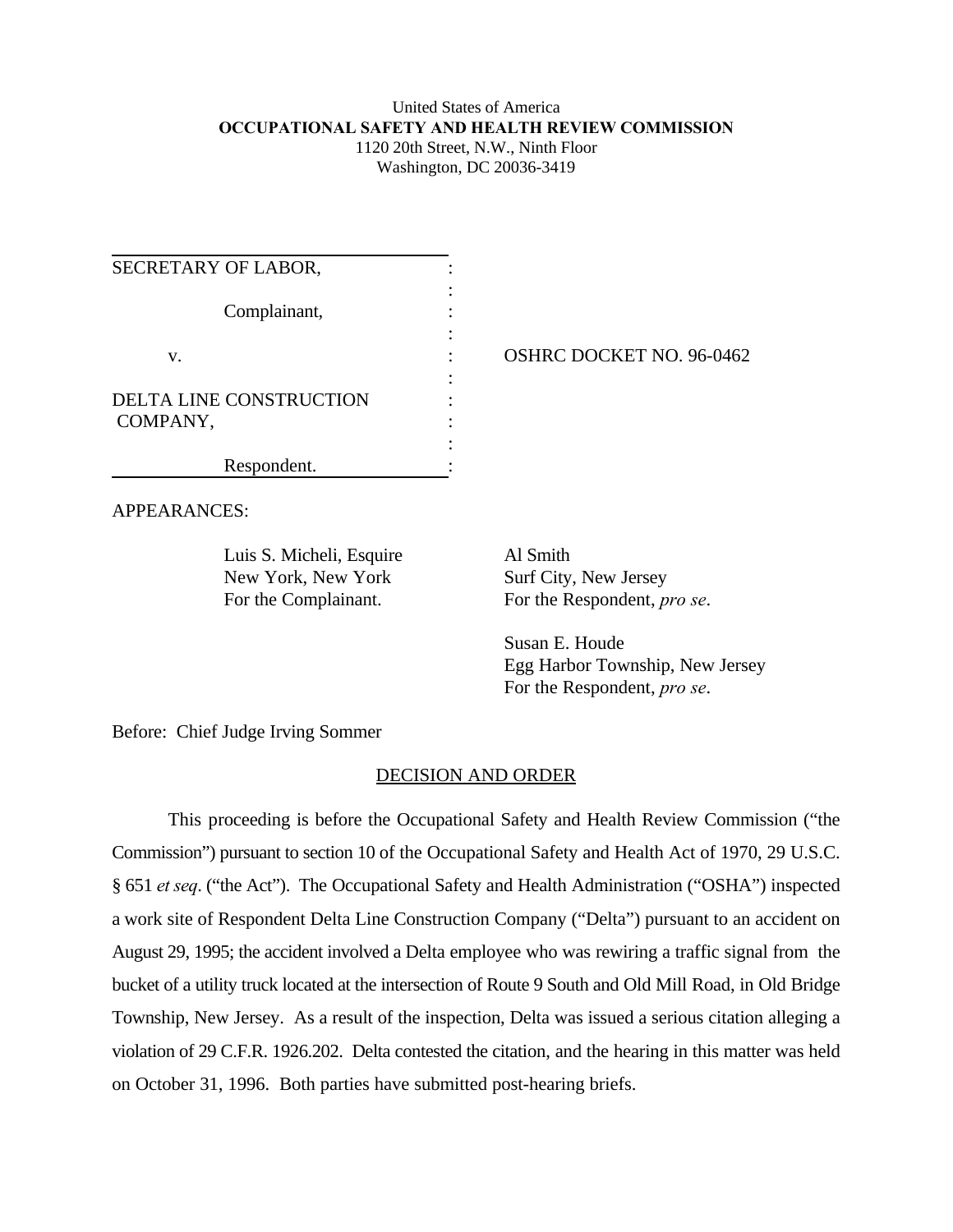#### Background

Delta's work at the subject site was part of a 27-mile traffic signal project pursuant to its contract with the New Jersey Department of Transportation ("NJDOT"). At the time of the accident, Delta's utility truck was parked on the shoulder of Route 9 South just south of Old Mill Road.<sup>1</sup> The truck was facing north with its bucket suspended over the right lane of Route 9 South such that Byron Price, Delta's employee, could perform the rewiring work on the traffic signal, which was not operating at that time. Before Price began his work, Delta blocked off Old Mill Road with orange traffic cones, placed cones around the utility truck, and stationed a flagman about 700 feet north of the intersection; however, none of the lanes of Route 9 South was closed to traffic, and the accident occurred when a tractor/trailer driving in the right lane went under the traffic signal and the top of the trailer struck the bucket, resulting in the bucket separating from the truck's boom and Price sustaining serious head and leg injuries when he fell to the street below.<sup>2</sup>

The accident occurred about 1:10 p.m., and the Old Bridge Police Department ("OBPD") was at the scene almost immediately. Pursuant to C-7-8, the reports of the OBPD investigation, the tractor/trailer had a registered height of 13.5 feet and the bottom of the bucket had been about 4 inches lower than the top of the trailer. The driver of the tractor/trailer informed the OBPD that he had seen the flagman, the orange traffic cones and the utility truck and bucket but had proceeded south in the right lane because it was not blocked off and because it appeared to him that the bucket was the same height as the traffic signal. Delta's flagman told the OBPD that his job was to direct trucks out of the right lane and into the center lane and that he had so directed the tractor/trailer but it had not complied. Witnesses told the OBPD the right lane had not been closed off and indicated they had seen nothing telling them of the work ahead, leading the OBPD to conclude that the work site had been improperly protected and that motorists were inadequately warned. The OSHA compliance officer ("CO") who inspected the site the following day also concluded that the site was

Route 9, a heavily-traveled road with a speed limit of 55 miles per hour, has three lanes going north and three lanes going south and a grassy median in the middle.

<sup>&</sup>lt;sup>2</sup> Price was wearing a safety belt and was tied off to the truck's boom, and although he was suspended briefly from the boom after the trailer hit the bucket he then fell to the ground.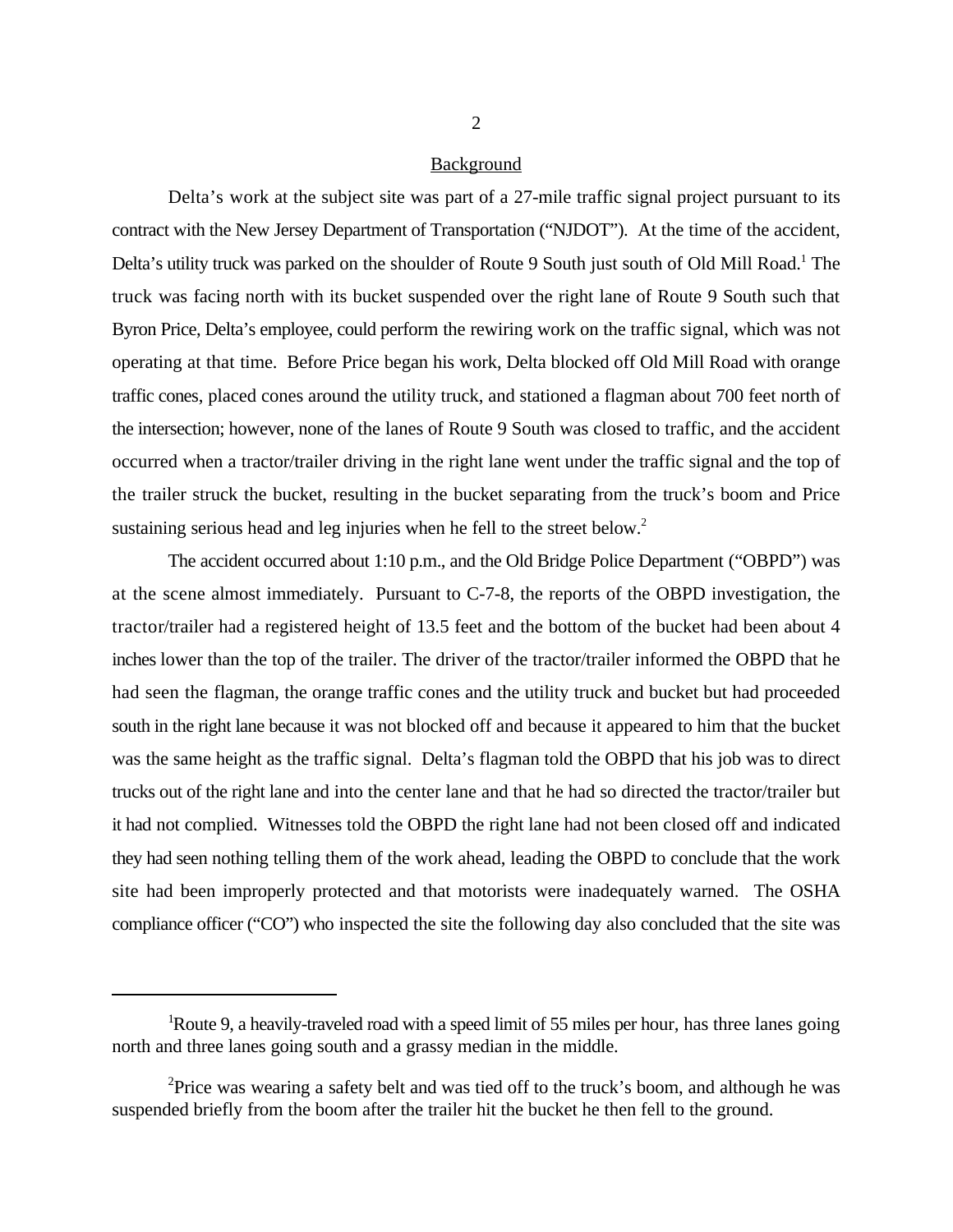improperly protected and that Delta should not have allowed Price to work over the open traffic lane; C-6 is the CO's report of the OSHA inspection.

### The Parties' Contentions

The citation in this case alleges that barricades for the protection of the employees at the site did not conform with ANSI D6.1 Manual on Uniform Traffic Control Devices for Streets and Highways ("MUTCD"), in violation of 29 C.F.R. 1926.202. That standard states as follows:

Barricades for protection of employees shall conform to the portions of the American National Standards Institute D6.1-1971, Manual on Uniform Traffic Control Devices for Streets and Highways, relating to barricades.

The Secretary contends that Delta was required to barricade the lane over which Price was working as in C-5, an illustration from the MUTCD showing a short-duration operation on a divided roadway with one lane closed; specifically, C-5 depicts a vehicle in the right lane with channelizing devices around it and the signs to be used to warn of the lane closure. Delta contends that its barricading of the utility truck complied with R-4, another illustration from the MUTCD depicting a vehicle on the shoulder with barricades around it and the signs to be used. Delta also contends that working in a bucket over a "live lane" is a standard practice in traffic signal work, that lane closure in this case would have been infeasible and a greater hazard, and that the accident would not have occurred if Price had not violated the specified procedure for the job.

### The Relevant Testimony

Jeffrey Houde, Delta's field supervisor, testified that Price's job involved rewiring the traffic signal and removing the temporary cable that went between the subject signal and the signal on the center median. He further testified the cable removal required working over all three lanes and that closing the road was infeasible, indicating the entire job took only 20 to 30 minutes, that this same job had to be done about 168 times, and that the road could not have been closed each time. Houde noted Price was operating the bucket himself, that he was to have positioned the top of the bucket with the top of the signal, which was 42 inches long, the same length as the bucket, and that if he had he could have done the job safely as he would have been 15.5 feet above the road, the standard height for traffic signals; he also noted that while Delta had a foreman at the site it was up to Price to position the bucket, as the foreman might not have been able to tell its height, and that Price was also to keep an eye on the traffic and stop work if he felt unsafe. Houde said that although the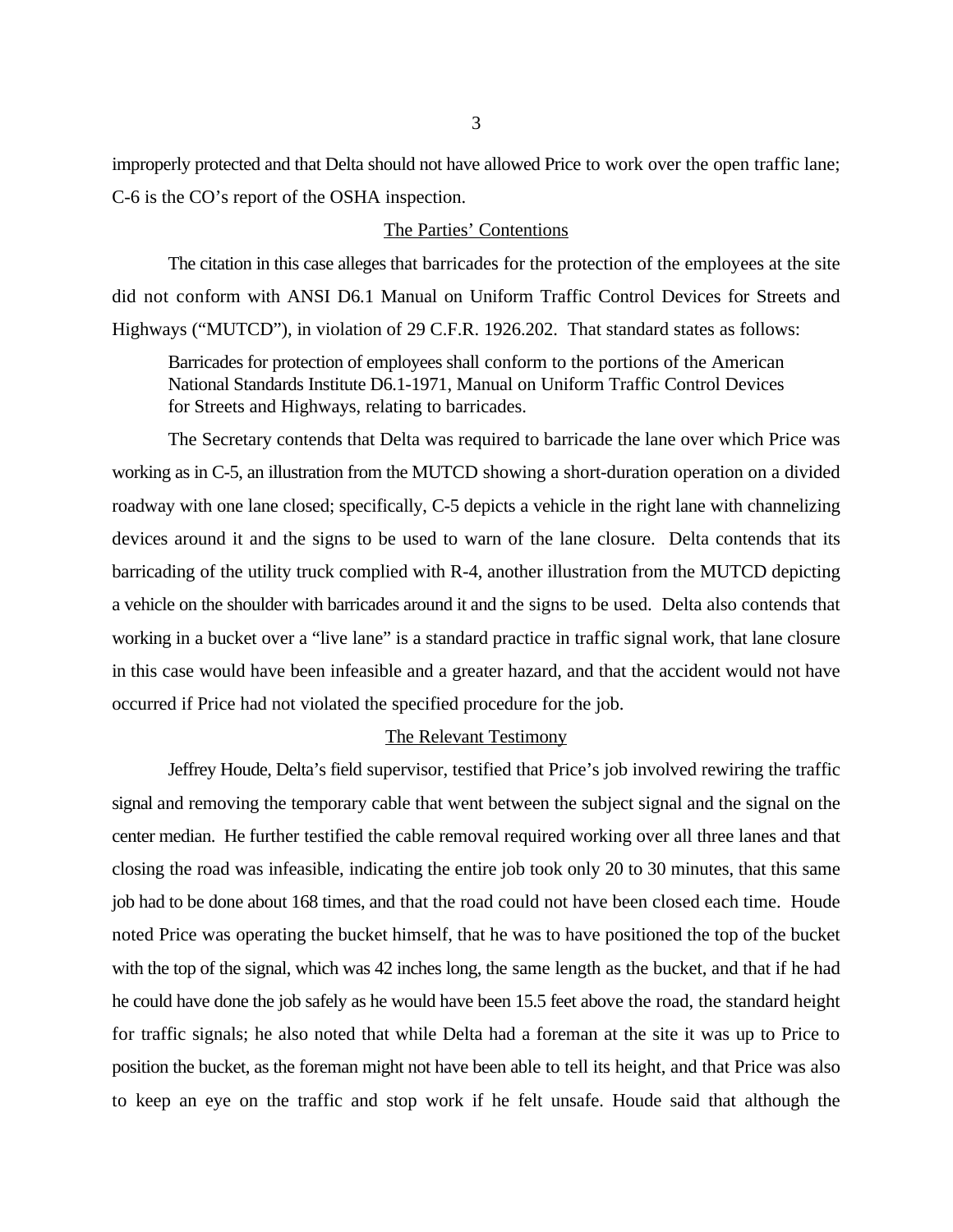tractor/trailer ignored the flagman it would have been able to proceed safely if the bucket had been even with the signal, and that while the MUTCD did not address this job the procedure in R-4 was standard practice for signal work and the NJDOT approved of it. (Tr. 67-68; 73-92; 96-100).

Susan Houde, Delta's president, testified the company has been in business for 40 years, that it has never had a fatality, and that it has had very few lost workdays due to injuries. She further testified that Delta's traffic control plans are governed by the specifications for its jobs and safety considerations for its employees and the public. Houde said the work at the site was not part of the original contract but rather part of a "change order" involving temporary wiring for signals. She also said the OBPD had been under contract to provide traffic protection for the project and that when it failed to appear at the site due to being at another intersection Delta's foreman had conferred with NJDOT, which had advised him to proceed as the work was outside the traffic zone. Houde noted the project contract provided for lane closure in some circumstances and that the MUTCD sets out the use of barricades and channeling devices for road work; however, she also noted the situation at the site was not addressed in the MUTCD, that the method Delta used was a standard practice, and that the MUTCD allows for consideration of factors such as duration of the work. (Tr. 102-18).

Francis Glancey, a former senior engineer with the NJDOT, testified that his 25 years with the agency had involved drawing up traffic signal construction specifications and overseeing such construction, including road detours and barricades. He further testified that working in a bucket over a live lane was done often and safely in signal work, and that while there was nothing about this method in the MUTCD his opinion was that R-4 applied to it and that based on his knowledge of the site Delta had complied with the MUTCD. Glancey said the utility truck's boom length would not have allowed Price to work beyond the center lane, that he understood Price was to be working over only the right and center lanes, and that although both could have been closed it takes over 2.5 hours just to shut down a lane; he also said the five workers needed for a closure would be exposed to traffic, while a worker over a live lane above the traffic zone would be at less risk. (Tr. 120-56).

Lee Steiner has a degree in engineering technology and has worked for NJDOT for 16 years. He testified that all of his experience with the agency had involved responsibility for reviewing traffic control plans for construction projects, inspecting construction sites, and adapting traffic control plans to those sites. He further testified that C-10, the project contract, provided for lane closure on Route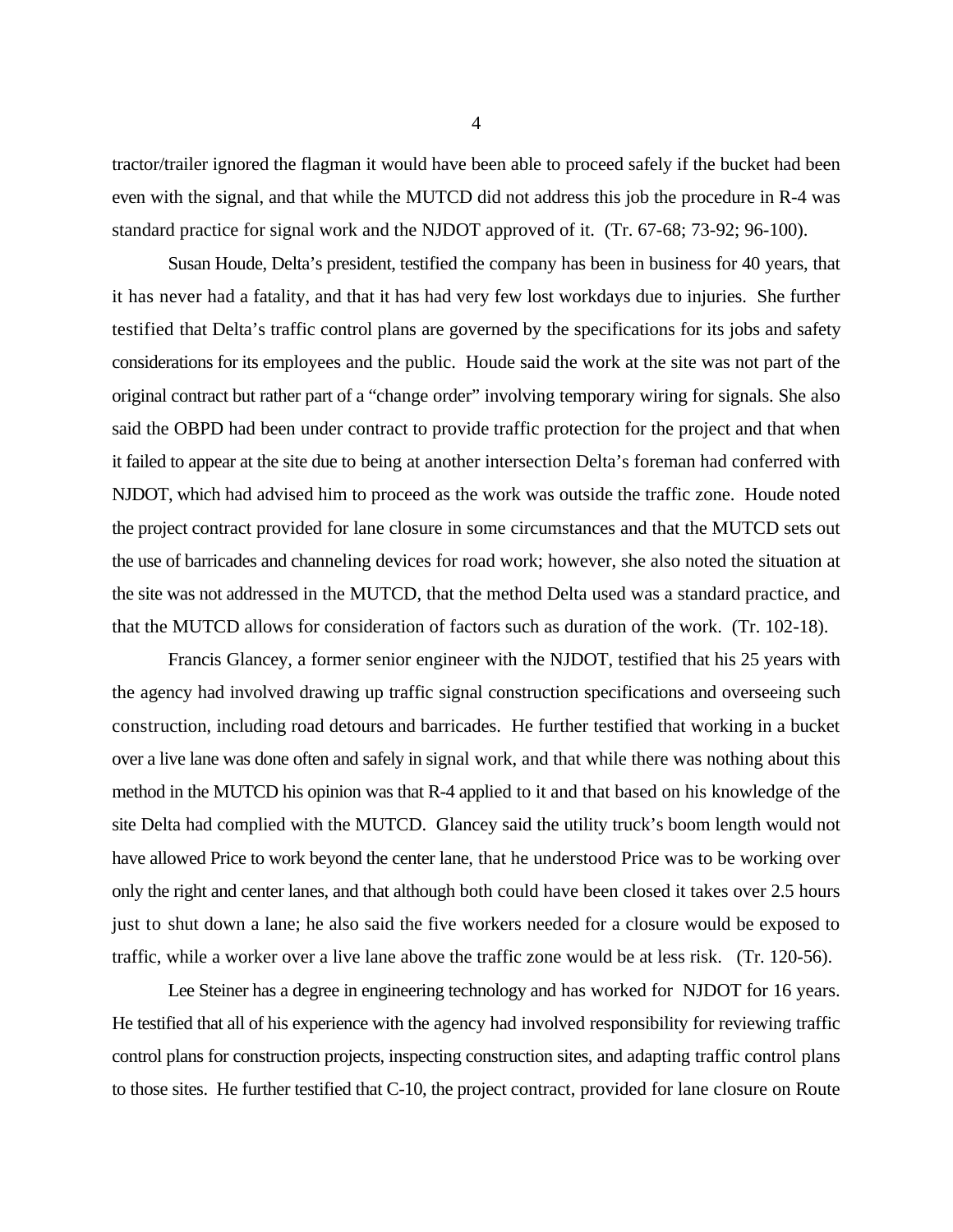9 South on weekdays from 8:00 p.m. to 2:00 p.m. in areas having three lanes and shoulders over 10 feet wide. Steiner noted the accident had occurred around 1:10 p.m. and offered his opinion, based on the MUTCD, that the proper setup would have been to close the lane over which Price was working. He said it takes about an hour to close a lane and another hour to open it back up and that the least expensive means is to utilize traffic cones; he also said that a full setup should be done for any road work lasting over 15 minutes, that R-4 did not apply to the situation at the site because it pertains to work on shoulders, and that the NJDOT standard specifications preclude construction work over live traffic unless it is provided for in the job specifications or an engineer has given written permission for such work to take place. (Tr. 157-67).

#### Decision

Based on the record, I conclude the Secretary has demonstrated a violation of the cited standard. The language of the standard is mandatory and requires compliance with the MUTCD, and of the two illustrations from the MUTCD presented by the parties, C-5 and R-4, I find that C-5 is more applicable to this case. It is clear from its caption and text that R-4 applies to work occurring on shoulders, while C-5, according to its caption, applies to "daytime maintenance operations of short duration on a 4-lane divided roadway where half of roadway is closed." It is also clear that Price's work at the time of the accident was not on the shoulder but rather over the right lane, which was not closed to traffic, and that due to the bucket's height he was within the traffic zone of the right lane. Moreover, Steiner's testimony was persuasive evidence that Delta was required to close the lane, and although Glancey testified to the contrary, Steiner's opinion is credited over that of Glancey due to his particular work experience with the NJDOT, all of which has been in the area of traffic control. Delta was therefore in violation of the standard unless the evidence establishes one of the affirmative defenses indicated in the company's contentions, *supra*.

Delta contends that lane closure in this case was infeasible. An employer asserting infeasibility of compliance must demonstrate (1) that literal compliance with the standard was infeasible under the circumstances, and (2) that either an alternative means of protection was used or no alternative means was feasible. *See State Sheet Metal Co.*, 16 BNA OSHC 1155, 1160-61 (Nos. 90-1620 & 90- 2894, 1993), and cases cited therein. Delta has not met the first part of its defense for several reasons. First, although Jeffrey Houde indicated otherwise, Glancey testified that the job involved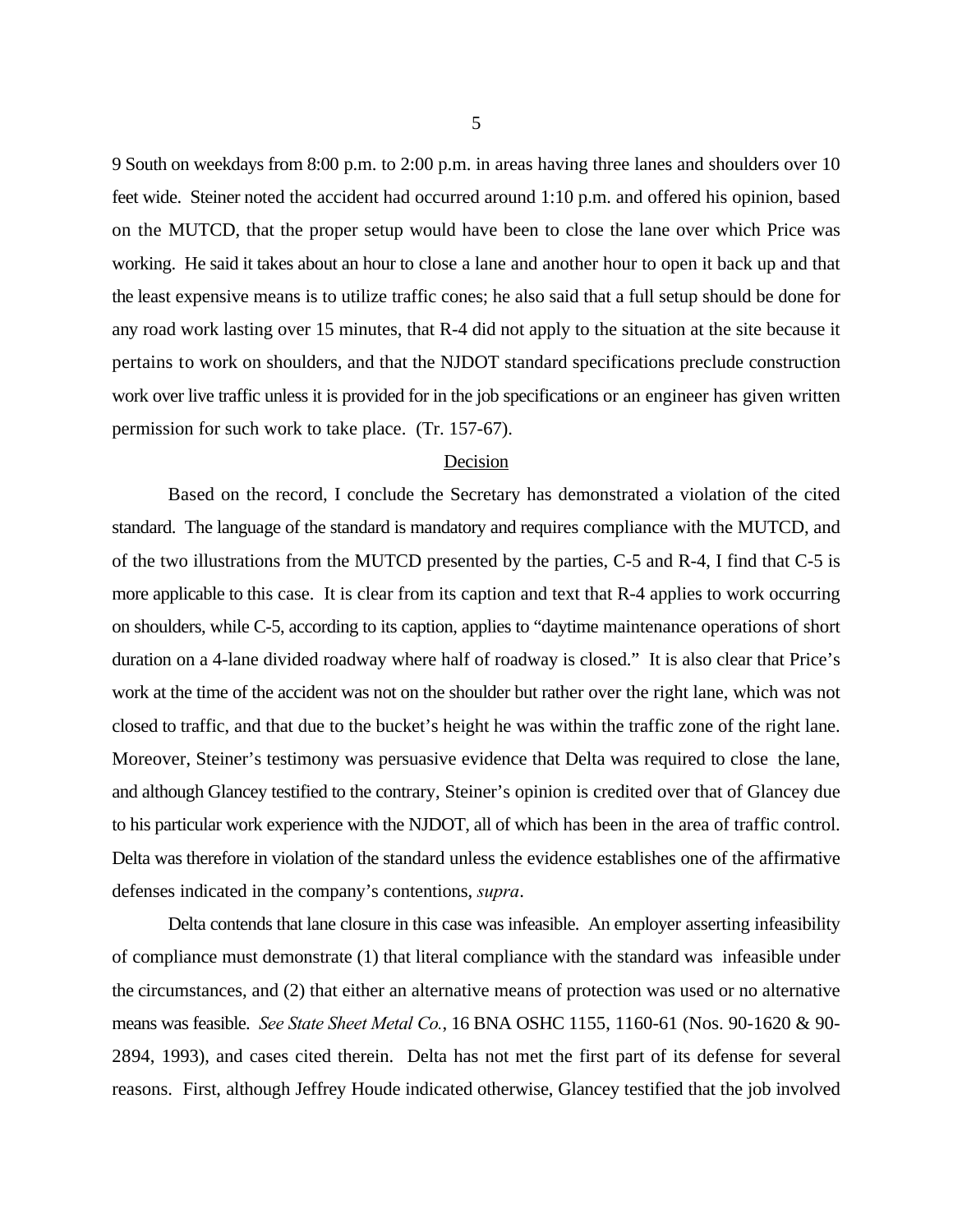working only over the right and center lanes and that both could have been closed. Second, Glancey's estimate of over 2.5 hours just to shut down a lane was contradicted by Steiner's testimony that lane closure takes about an hour, and for the reasons noted above, Steiner's opinion is credited over that of Glancey. Third, as Steiner noted, pages 36-37 of C-10, the project contract, provided for lane closure on Route 9, and it is apparent that the makeup of Route 9 South at Old Mill Road (three lanes and a 12-foot shoulder<sup>3</sup>) as well as the day of the week and the time of the accident (Tuesday at 1:10 p.m.) met C-10's lane closure specifications. Fourth, as Steiner also noted, NJDOT's standard specifications prohibit construction work over traffic unless it is provided for in the job specifications or an engineer has given written permission for such work to take place, and Delta presented nothing to show either of these conditions. Delta also failed to meet the second part of its infeasibility defense, in that the alternative measure of working in a bucket over the right-hand lane, as it was done in this case, afforded inadequate protection. Delta's contention that compliance with the standard was infeasible is therefore rejected.

Delta also contends compliance was a greater hazard. To demonstrate this affirmative defense, an employer must show (1) that the hazards of compliance were greater than those presented by not complying, (2) that alternative protective means were used or were not available, and (3) that applying for a variance would have been inappropriate. *State Sheet Metal Co.*, 16 BNA OSHC 1155, 1159 (Nos. 90-1620 & 90-2894, 1993). As set out above, Glancey indicated that the five workers who would have been needed to effectuate a lane closure would have been exposed to a greater hazard than the one employee who was working over a live lane of traffic in a bucket. However, in view of the circumstances under which Price was working, which clearly exposed him to the hazard of being struck by vehicular traffic, Glancey's testimony does not establish the first part of Delta's defense. These circumstances also preclude Delta from establishing the second part of its defense, making it unnecessary to address whether application for a variance from the standard was inappropriate. Delta's greater hazard defense is accordingly rejected.

Delta's final contention is, in essence, that the accident was the result of unpreventable employee misconduct. To prove this affirmative defense, an employer must show (1) that it had work

 $3$ Susan Houde testified the width of the shoulder in the subject area was 12 feet. (Tr. 117).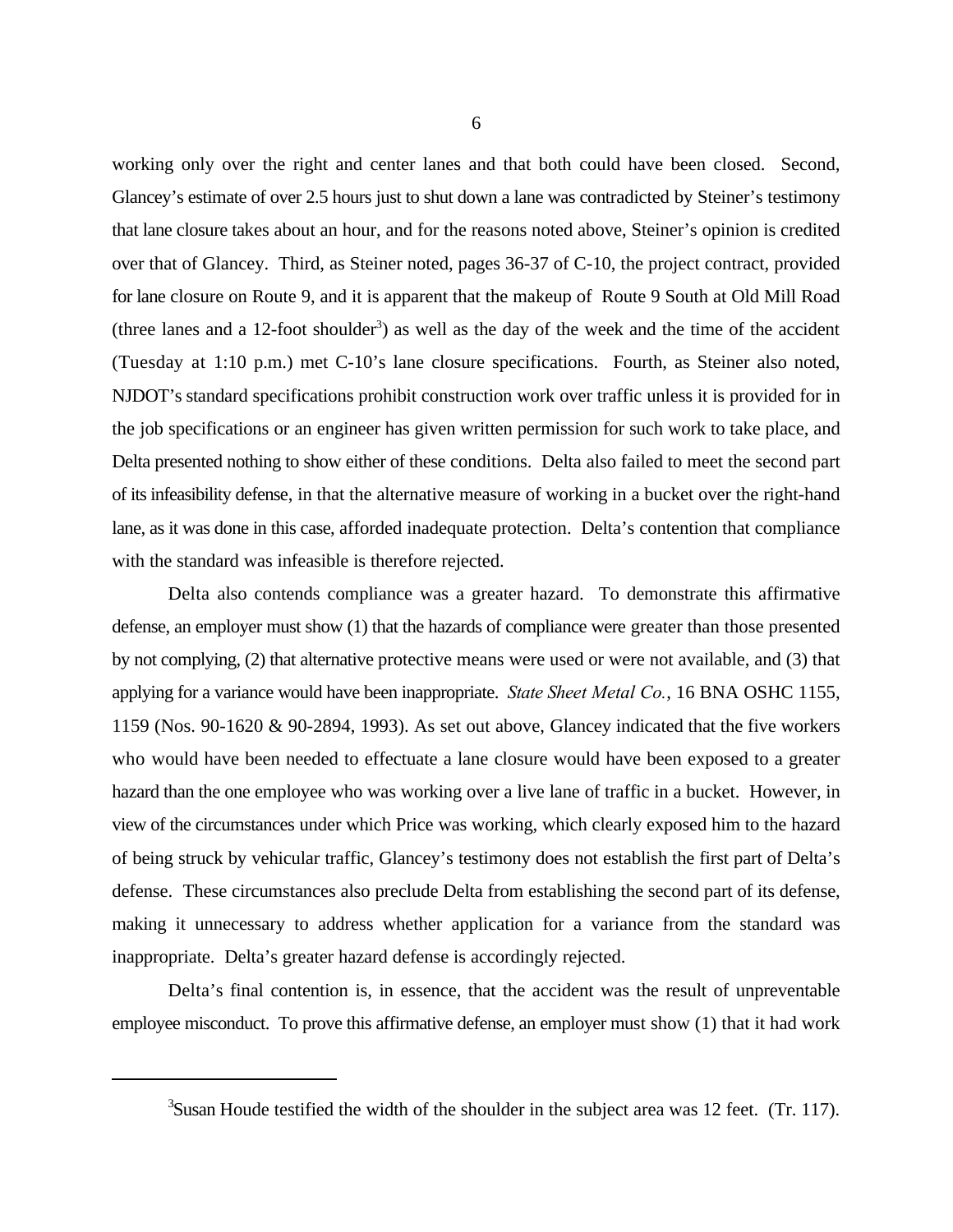rules designed to prevent the violation, (2) that it had adequately communicated the rules to its employees, (3) that it had taken steps to detect violations, and (4) that it effectively enforced the rules when violations were detected. *Jensen Constr. Co.*, 7 BNA OSHC 1477, 1479 (No. 76-1538, 1979). As noted *supra*, Jeffrey Houde testified Price was to have positioned the bucket even with the signal, both of which were 42 inches long; that doing so would have enabled him to perform the job safely as he would have been 15.5 feet above traffic; that it was up to Price to position the bucket, as the foreman might not have been able to tell its height; and that Price was also to keep an eye on traffic and stop work if he felt unsafe.<sup>4</sup> (Tr. 75-85; 90; 97-98). However, Houde also testified that Price was working on the face of the signal and had just opened its center section to do the rewiring and that the foreman, who had been watching him, turned away right before the accident occurred. (Tr. 73-74; 79-82). This testimony defeats Delta's employee misconduct defense and explains why the accident happened. The bucket and signal were both 42 inches long, and Price, whose upper body had to have been at least 2 feet above the top of the bucket, could not have worked on the signal's center section unless the bucket was lower than the signal, and in this case it was over 2 feet lower. Further, if the foreman was watching Price he had to have been aware the bucket was lower than the signal, and that Delta knew the height at which Price was going to be working is supported by its having stationed a flagman north of the area to wave trucks out of the right lane. Finally, Houde's testimony that Price was to watch out for traffic does not follow in light of his other testimony that Price was working on the signal's face, which meant that he would have been facing the signal and had his back to the traffic. It is clear that the accident was not caused by unpreventable employee

Turning to the assessment of an appropriate penalty, the Commission considers the employer's size, history and good faith, as well as the gravity of the condition, when assessing penalties, with the gravity of the violation being given the most weight. The record shows that Delta is a small employer with no history of prior OSHA violations. (Tr. 27-28; 36-37). However, the record also clearly shows a high-gravity condition, in that Price was working within the traffic zone of a live lane of traffic, which in my view precludes any reduction in penalty for good faith. In

misconduct and that Delta was in violation of the standard.

<sup>&</sup>lt;sup>4</sup>Houde indicated that Price had been told a number of times that the height of tractor/trailers in New Jersey was 13.5 feet. (Tr. 81).